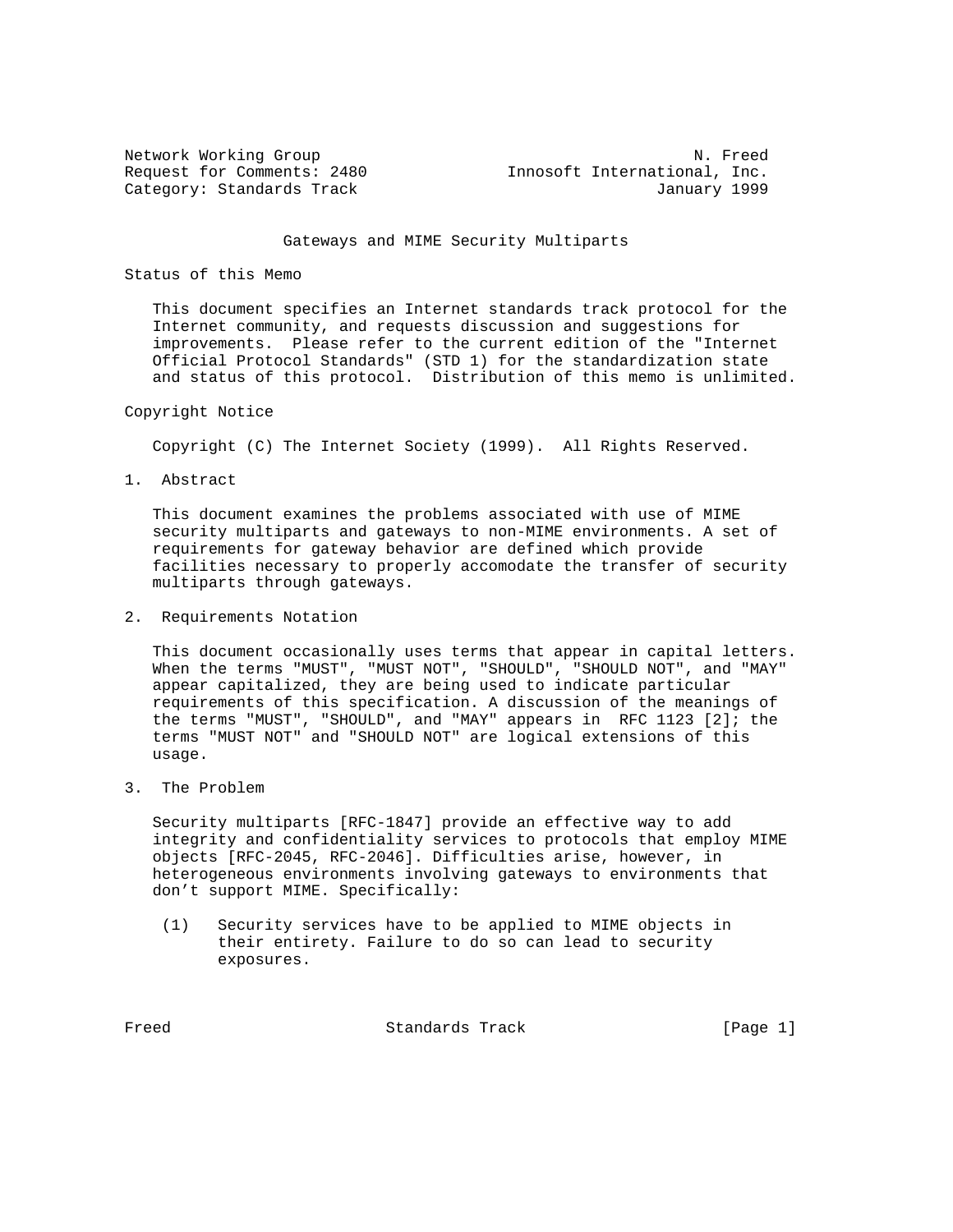For example, a signature that covers only object data and not the object's MIME labels would allow someone to tamper with the labels in an undetectable fashion. Similarly, failure to encrypt MIME label information exposes information about the content that could facilitate traffic analysis.

 Composite MIME objects (e.g., multipart/mixed, message/rfc822) also have to be secured as a unit. Again, failure to do so may facilitate tampering, reveal important information unnecessarily, or both.

 (2) Gateways that deal with MIME objects have to be able to convert them to non-MIME formats.

 For example, gateways often have to transform MIME labelling information into other forms. MIME type information may end up being expressed as a file extension or as an OID.

 Gateways also have to take apart composite MIME objects into their component parts, converting the resulting set of parts into whatever form the non-MIME environments uses for composite objects. Failure to do so makes the objects unusable in any environment that doesn't support MIME. In many cases this also means that multi-level MIME structures have to be converted into a sequential list of parts.

 (3) Security services have to be deployed in an end-to-end fashion. Failure to do so again can lead to security exposures.

 An integrity service deployed at something other than a connection end point means a region exists between the point where the integrity service is applied and the actual end point where object tampering is possible. A confidentiality service deployed at something other than a connection end point means a region exists where the object is transferred in the clear. And worse, distributed private keys are usually necessary whenever someone other than the originator applies an integrity service or someone other than the recipient removes a confidentiality service, which in turn may make theft of private key information a possibility.

 All of these issues can be addressed, of course. For example, it may be possible to use multiple overlapping security services to assure that no exposure exists even though there is no end-to-end security per se. And keys can be distributed in a secure fashion. However, such designs tend to be quite complex, and complexity in a security system is highly

Freed Standards Track [Page 2]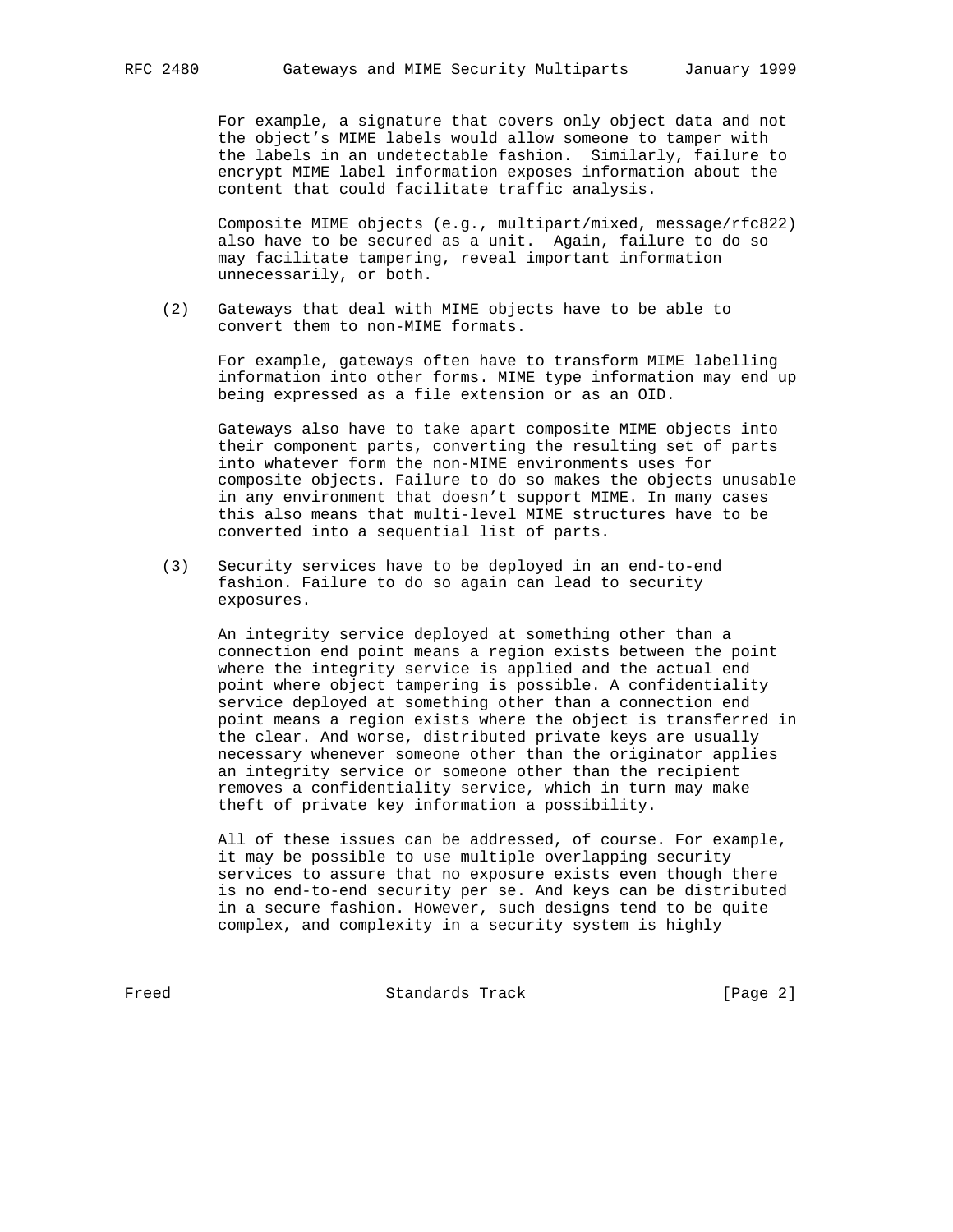undesireable.

 The preceeding three requirments are fundamentally in conflict: It is possible to satisfy two of them at once, but not all three at once.

 In fact the conflict is even worse than it first appears. In most situations of this sort some sort of compromise is possible which, while not satisfying any of the requirements completely, does optimize some sort of average of all the requirements. Such a solution does not exist in this case, however, because many real world situations exist where any one of these requirements absolutely must be satisfied.

4. Solving the Problem

 Since the previously described problem doesn't allow for a single solution the only viable approach is to require that gateways provide multiple solutions. In particular, gateways

 (1) MUST provide the ability to tunnel multipart/signed and multipart/encrypted objects as monolithic entities if there is any chance whatsoever that MIME capabilities exist on the non-MIME side of the gateway. No changes to content of the multipart are permitted, even when the content is itself a composite MIME object.

 This option must be provided so that entities behind the gateway that are capable of processing security multiparts and their MIME content will work properly. As mentioned previously, situations exist where application security requirements are absolute and must be accomodated, even when meeting them causes problems for other agents.

 Exceptions are allowed only when there is no possibility of MIME support on one side of the gateway. For example, a gateway to a voice messaging system may have no useful way to represent a signed MIME object.

 (2) MUST provide the ability to take apart multipart/signed objects, exposing the content (and in the process ruining the signature). When this approach is selected, gateways SHOULD NOT remove the signature. Instead, gateways SHOULD keep the signature intact and add to it a note that it will probably be invalid for checking the message contents, but may still be contain valuable information about the sender.

Freed Standards Track [Page 3]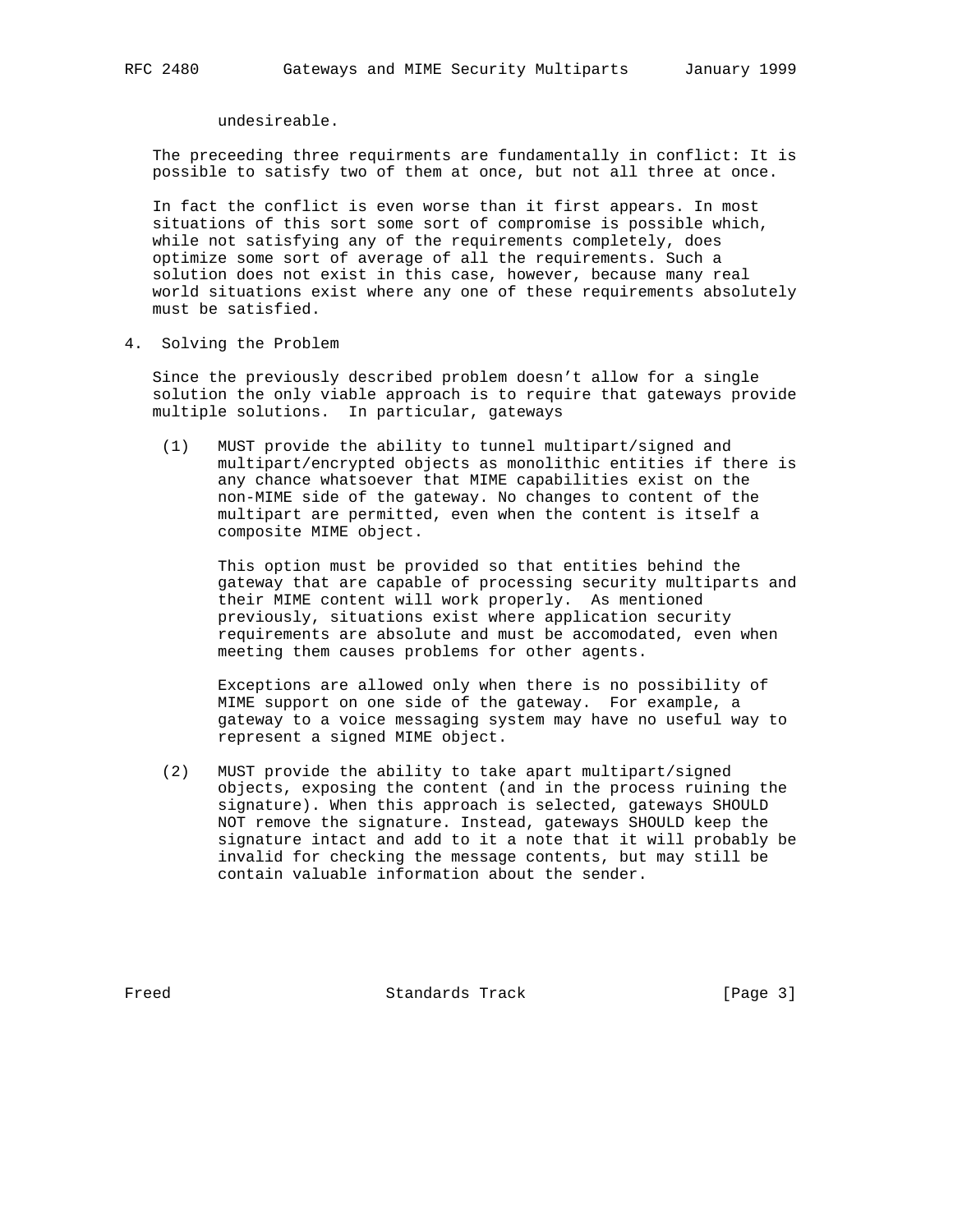This option must be provided so that entities behind the gateway which are incapable of processing MIME will work properly.

- (3) SHOULD provide the ability to select between the previous two options on per-user basis.
- (4) MAY provide facilities to check signatures and decrypt encrypted content. Such facilities MUST NOT be enabled by default; the potential security exposure involved has to be assessed before such capabilities can be used.
- (5) MAY provide facilities to sign and/or encrypt material passing from the non-MIME side to the MIME side of the gateway. Again, such facilities MUST NOT be enabled by default; the potential security exposure involved in the transfer of unsecured content within the application domain behind the gateway has to be assessed before such capabilities can be used.

 A gateway which complies with the above requirements is considered to be security multiparts compliant.

5. Security Considerations

This entire document is about security.

Freed Standards Track [Page 4]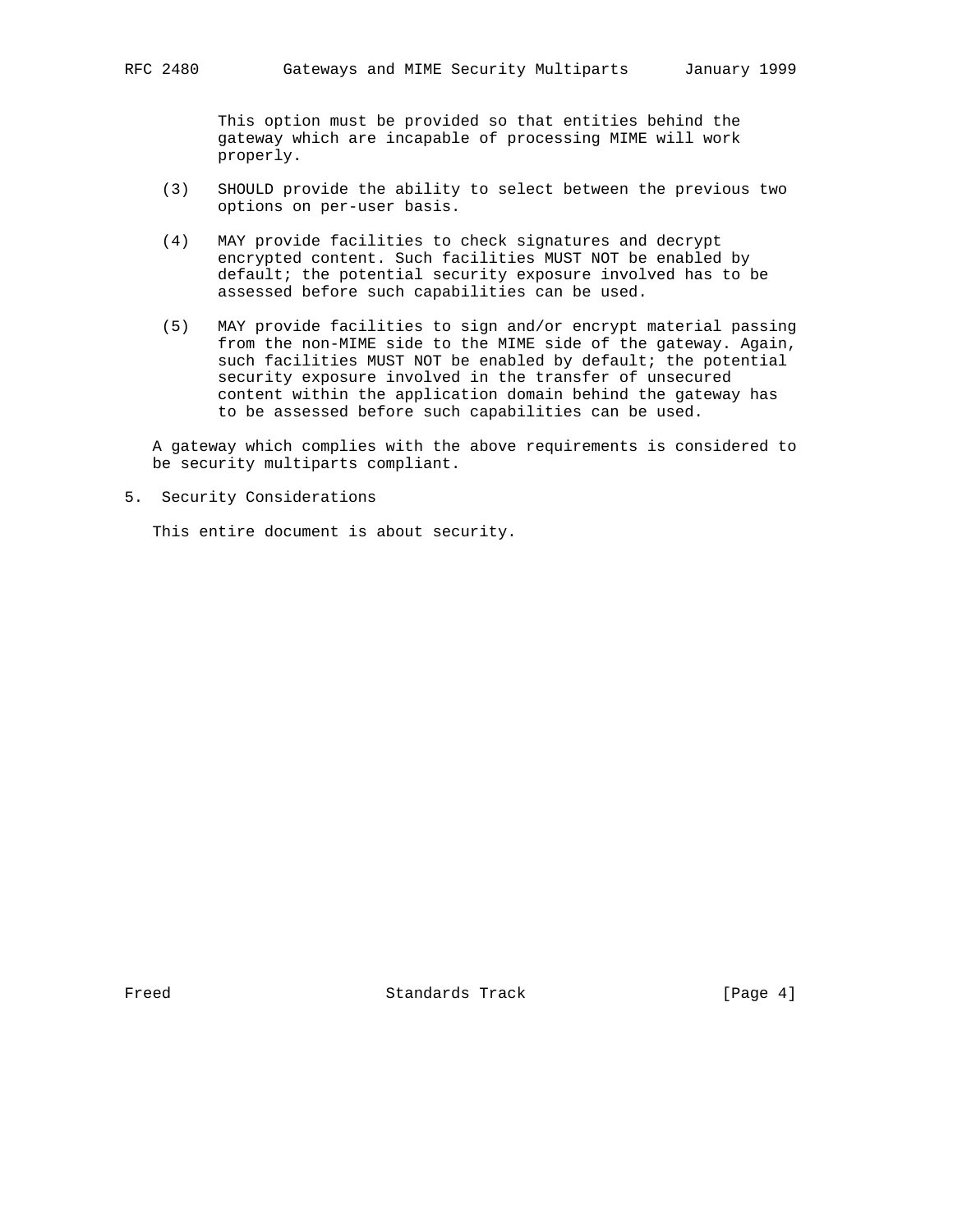# 6. References

- [RFC-822] Crocker, D., "Standard for the Format of ARPA Internet Text Messages", STD 11, RFC 822, August, 1982.
- [RFC-1847] Galvin, J., Murphy, S., Crocker, S. and N. Freed, "Security Multiparts for MIME: Multipart/Signed and Multipart/Encrypted", RFC 1847, October 1995.
- [RFC-1123] Braden, R., Ed., "Requirements for Internet Hosts -- Application and Support", STD 3, RFC 1123, October 1989.
- [RFC-2045] Freed, N. and N. Borenstein, "Multipurpose Internet Mail Extensions (MIME) Part One: Format of Internet Message Bodies", RFC 2045, December 1996.
- [RFC-2046] Freed, N. and N. Borenstein, "Multipurpose Internet Mail Extensions (MIME) Part Two: Media Types", RFC 2046, December 1996.
- [RFC-2049] Freed, N. and N. Borenstein, "Multipurpose Internet Mail Extensions (MIME) Part Five: Conformance Criteria and Examples", RFC 2049, December 1996.
- 7. Author's Address

 Ned Freed Innosoft International, Inc. 1050 Lakes Drive West Covina, CA 91790 USA

 Phone: +1 626 919 3600 Fax: +1 626 919 3614 EMail: ned.freed@innosoft.com

Freed Standards Track [Page 5]